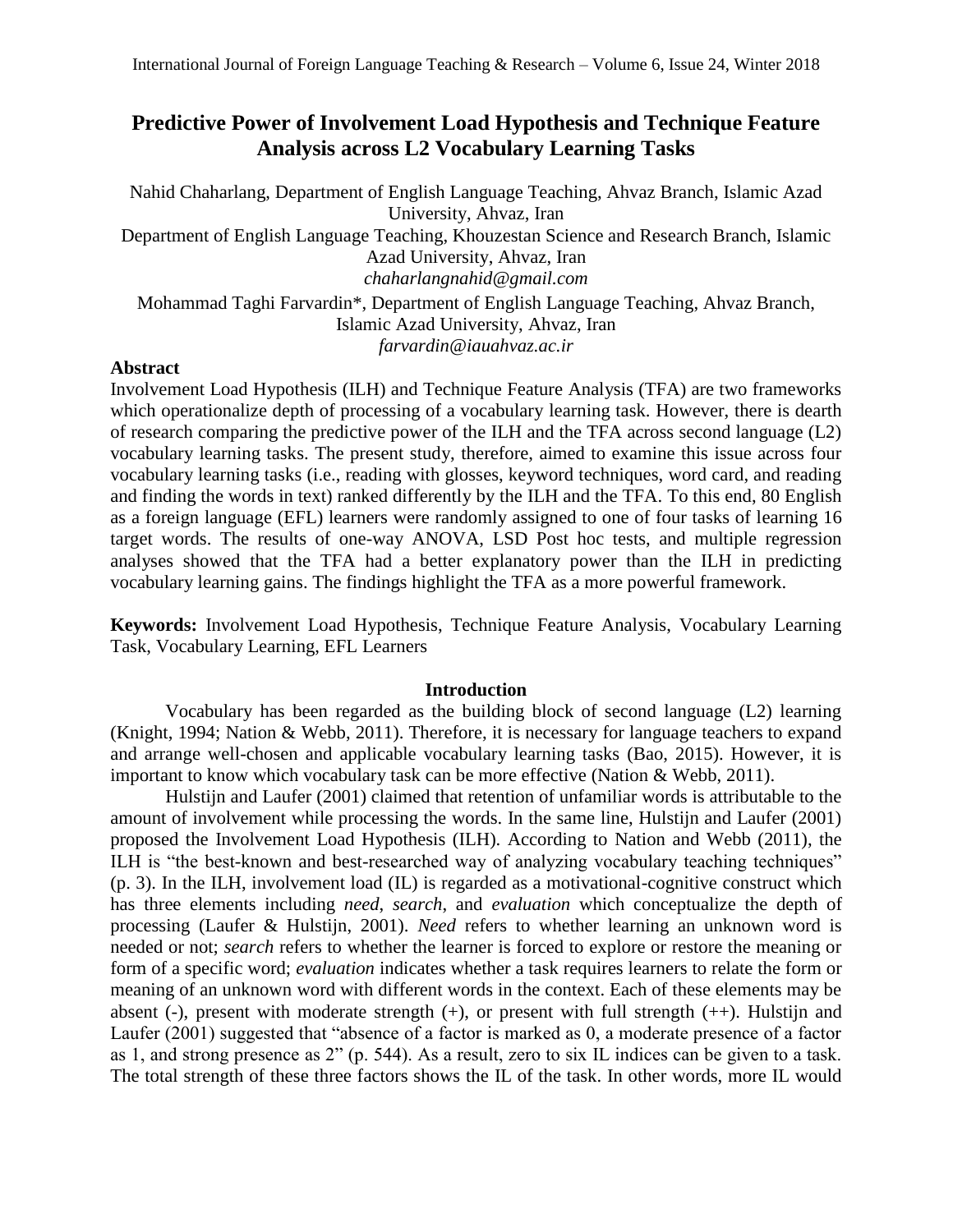lead to better learning (Nation & Webb, 2011). The research on the ILH has encouraged scholars to develop other frameworks to predict the effectiveness of L2 vocabulary learning tasks.

As a complementary framework for the ILH, Nation and Webb (2011) introduced Technique Feature Analysis (TFA) representing some other criteria for the operationalization of depth of processing. This framework involves five components (i.e., motivation, noticing, retrieval, generation and retention). Hence, the TFA framework involves 5 components which propose 18 criteria to evaluate vocabulary learning tasks (Nation & Webb, 2011). As shown in [Table 1,](http://www.sciencedirect.com/science/article/pii/S0346251X15001700#tbl1) *motivation* deals with a clear learning goal for a vocabulary learning activity. *Noticing* concerns the attention an activity gives to the target words and whether it encompasses negotiation which happens when learners intentionally study a word, guess from context, or have a word explained to them [\(Nation, 2001\)](http://www.sciencedirect.com/science/article/pii/S0346251X15001700#bib24). *Retrieval* includes recall of words and whether there are multiple retrievals between each interval. *Generation* can be either receptive or productive [\(Nation, 2001\)](http://www.sciencedirect.com/science/article/pii/S0346251X15001700#bib24). Receptive generation refers to facing a word while listening to or reading an unfamiliar context, while productive generation is using the word in new contexts. Finally, *retention* deals with successful association of form and meaning. That is, whether it encompasses instantiation, imaging, and avoids interference.

| <b>Table 1.</b> Lectingue Pearline Analysis (adopted from Nation $\alpha$ webb, 2011, p. 7) |                |
|---------------------------------------------------------------------------------------------|----------------|
| Criteria                                                                                    | Scores $(0-1)$ |
| <b>Motivation</b>                                                                           |                |
| Is there a clear vocabulary learning goal?                                                  |                |
| Dose the activity motivate learning?                                                        |                |
| Do the learners select the words?                                                           |                |
| <b>Noticing</b>                                                                             |                |
| Dose the activity focus attention on the target words?                                      |                |
| Dose the activity raise awareness of new vocabulary learning?                               |                |
| Dose the activity involve negotiation?                                                      |                |
| Retrieval                                                                                   |                |
| Dose the activity involve retrieval of the word?                                            |                |
| Is it productive retrieval?                                                                 |                |
| Is it recall?                                                                               |                |
| Are there multiple retrievals of each word?                                                 |                |
| Is there spacing between retrievals?                                                        |                |
| <b>Generation</b>                                                                           |                |
| Dose the activity involve generative use?                                                   |                |
| Is it productive?                                                                           |                |
| Is there a marked change that involves the use of other words?                              |                |
| <b>Retention</b>                                                                            |                |
| Dose the activity ensure successful linking of form and meaning?                            |                |
| Dose the activity involve instantiation?                                                    |                |
| Dose the activity involve imaging?                                                          |                |
| Dose the activity avoid interference?                                                       |                |
| Maximum score: 18                                                                           |                |

**Table 1.** *Technique Feature Analysis (adopted from Nation & Webb, 2011, p. 7)*

The main idea behind the two frameworks (i.e., ILH and TFA) is that the design of a vocabulary learning task establishes the quality of the learning. This is what has been attributed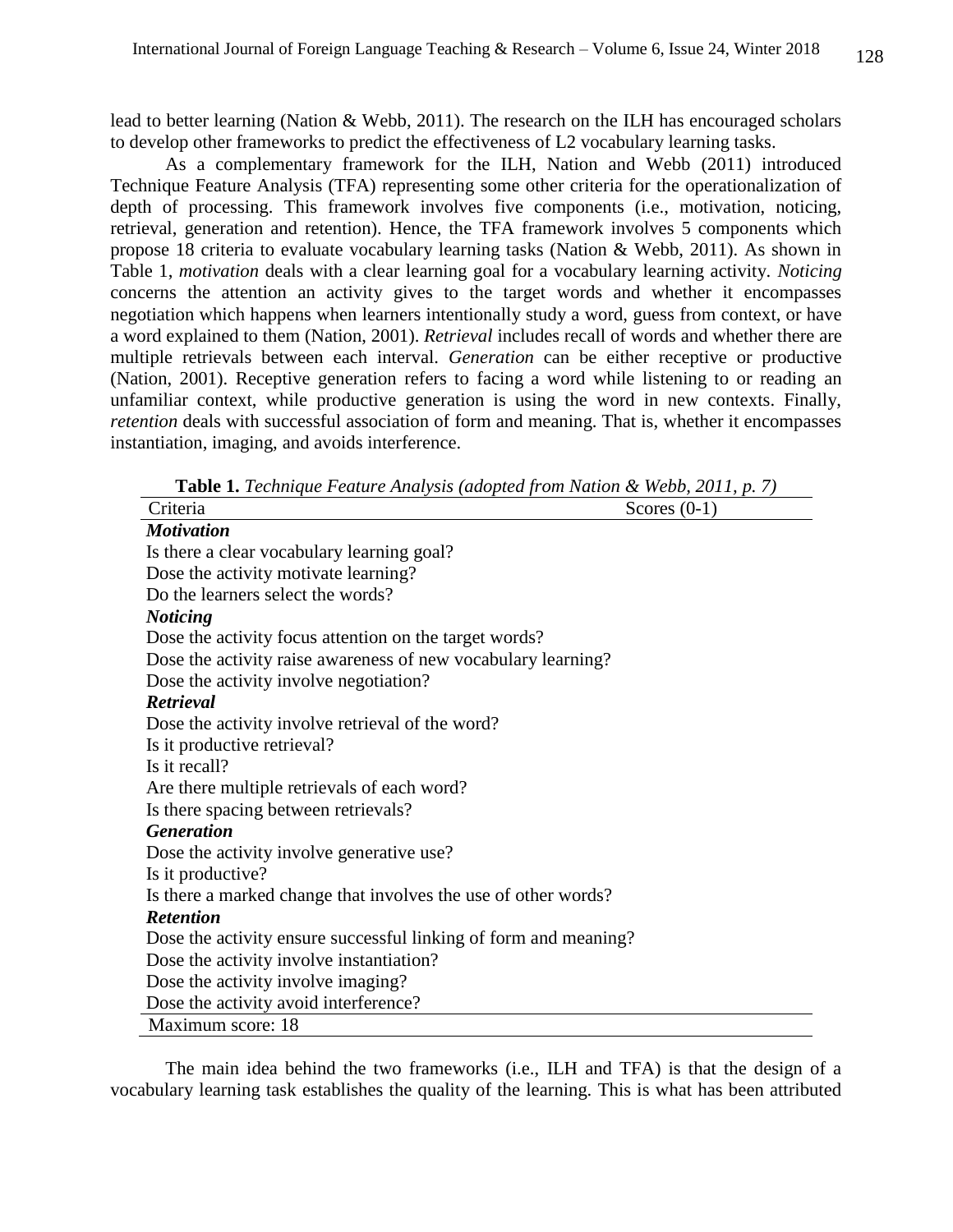to the Craik and Lockhart's (1972) levels of processing theory which has been regarded as being fundamental for L2 vocabulary learning (Hulstijn & Laufer, 2001; Laufer, 2005, 2006; Laufer & Hulstijn, 2001; Pulido, 2009; Schmidt, 2001).

The ILH and the TFA frameworks are different in the way they evaluate depth of processing and the values they give to each component. Therefore, it is likely that these frameworks have discrepancies in predicting the effectiveness of tasks or activities designed for L2 vocabulary learning. To further delve into this issue, the present study aimed to investigate the predictive power of these two frameworks (i.e., ILH and TFA) across different L2 vocabulary learning tasks. In other words, the main objective of this study was to reveal that which of these frameworks could provide a greater explanatory power in predicting the effectiveness of different vocabulary learning tasks.

### **Literature Review**

The differences between the ILH and the TFA can lead to different weights given to their components, resulting in variations in prediction as to what vocabulary tasks or activities are more effective in L2 learning (Nation & Webb, 2011). The effectiveness of the ILH and its predictive power has examined in a number of studies (e.g., Hu & Nassaji, 2016; Hulstijn & Laufer, 2001; Keating, 2008). However, there is dearth of research on the predictive power of TFA.

The first empirical research on the notion of the ILH was conducted by Hulstijn and Laufer (2001). The study aimed to explore the predictive power of IL on learning 10 English words by Israeli and Dutch young adult EFL learners. Task 1 was a reading comprehension with marginal glosses with IL of 1; task 2 was reading comprehension plus fill in with IL of 2; and task 3 was writing a composition and incorporating the target words with IL of 3. After doing the tasks, the participants took two vocabulary post-tests. The results showed that task 3 was the most effective vocabulary task which confirmed the ILH. However, tasks 1 and 2 did not show any significant differences despite different IL indices. In another study, Keating (2008) designed three tasks with different involvement load indices to examine the Laufer and Hulstijn's (2001) ILH among low-proficiency Spanish learners. The first task was reading comprehension with marginal glosses (IL index of 1) because understanding the passage and answering the comprehension questions needed the knowledge of the target words, but search and evaluation were absent  $(1+0+0=1)$ . The second task was a reading comprehension plus fill-in. It induced moderate need, no search and moderate evaluation  $(1+0+1=2)$ . The third task was writing original sentences using the target words. Need was moderate, search was absent, and evaluation was strong  $(1+0+2=3)$ . Retention in the second and the third tasks was higher than the first task in both immediate and delayed post-tests. The results revealed that the ILH predictions could be generalized to low-proficiency learners.

In the same line, Yaqubi, Rayati and Allemzade Gorgi (2010) carried out a study on 60 EFL learners. The participants were expected to learn 10 target words through three vocabulary learning tasks with different IL indices. Task 1, an input-oriented task, included reading comprehension plus using dictionary with the IL index of 3; task 2, an input-oriented task, was fill-in-the-blank plus glosses with the IL index of 2; task 3, an output-oriented task, was a reading comprehension and writing a composition plus glosses with IL index of 3. However, the findings did not support the Laufer and Hulstijn's (2001) ILH. Task 2 was better than Task 1 with a higher IL. Moreover, Task 3 was superior to Task 1. Yaqubi et al. (2010) claimed that output-oriented tasks could result in more desirable outcome regardless of the degree of the IL of a task. In a recent study, Tang and Treffers-Daller (2016) arranged six tasks with different involvement loads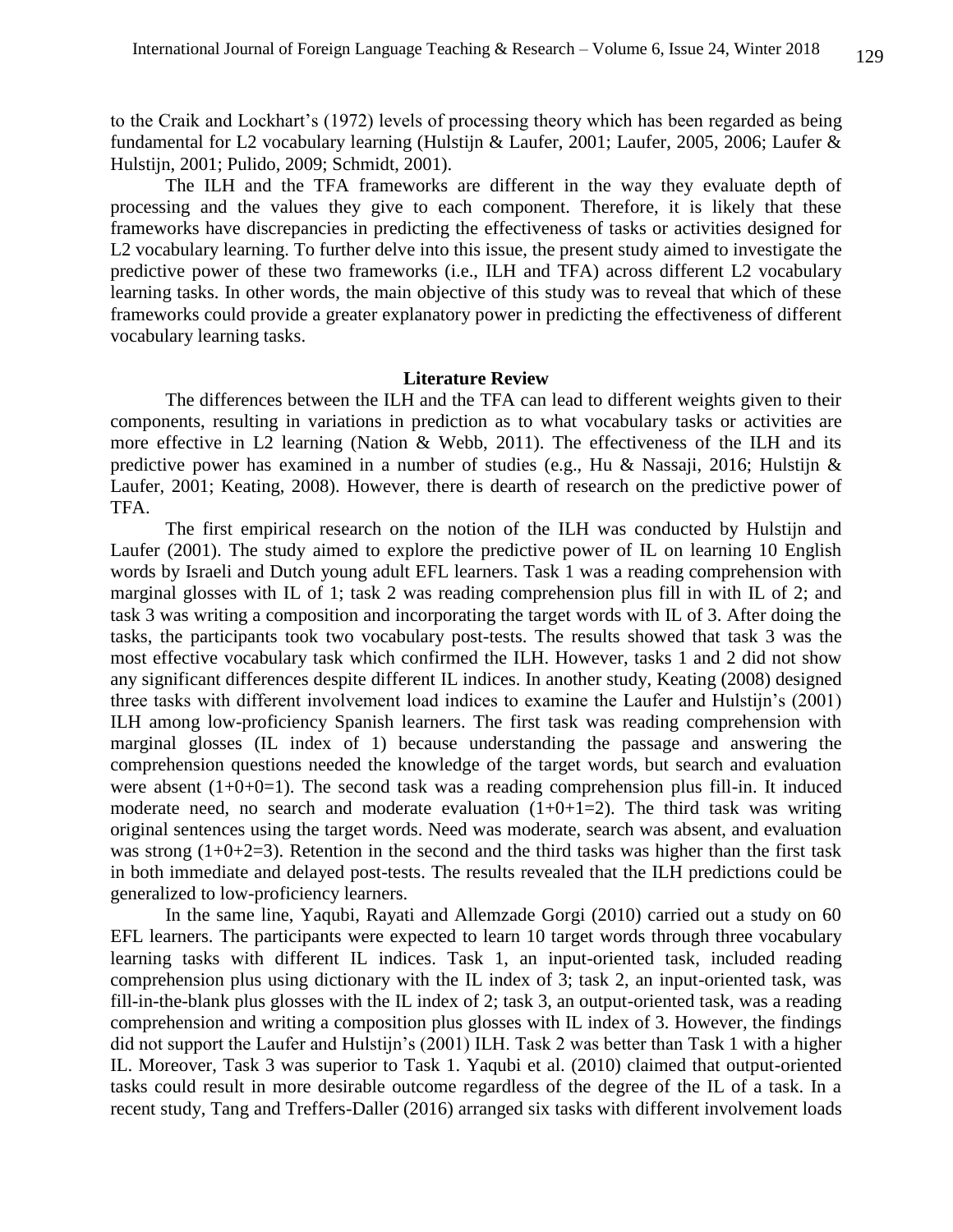to identify the impacts of the tasks and the extent of IL index on L2 vocabulary learning. Task 1 was reading with glosses in text but no comprehension questions afterward with the IL index of 0; task 2 included reading with glosses in text but irrelevant to the comprehension questions with the IL index of 0; task 3 was reading with glossary in the end followed by reading comprehension questions with the IL index of 2 (+need, +search, –evaluation); task 4 was a reading with glosses in the margin relevant to the comprehension questions with the IL index of 2 (+need, –search, +evaluation); task 5 included a reading with glossary in the end which consisted of several options relevant to comprehension questions with the IL index of 3 (+need, +search, +evaluation); and task 6 was a reading with glosses in the margin and making sentences afterwards, with IL index of 3 (+need, –search, ++evaluation). The results confirmed the predictability of the ILH.

Recently, Hu and Nassaji (2016) assigned 96 adult EFL learners to four groups to learn 14 unknown words. Task 1 was a reading with multiple-choice questions; task 2 was a reading and choosing definition; task 3 was a reading plus fill in the blanks; and task 4 was a reading and rewording the sentences. They were different in ranking according to the comparisons between the ILH and TFA prepared by Nation and Webb (2011). Task 1, 2, and 4 had IL index of 3, and technique feature score of 6 (consistency between ILH & TFA). Task 3; however, had involvement load index of 2 and technique feature score of 7 (inconsistency between ILH & TFA). The results from pre-test and post-tests suggested that of the two frameworks, TFA was considerably more powerful than ILH in predicting lexical gains. It was revealed that tasks with higher TFA score (task 3) resulted in better learning.

Considering paucity of research on exploring the predictions permitted by the ILH and the TFA frameworks, this study intended to examine the explanatory power of the two frameworks in predicting the effectiveness of various vocabulary tasks with different IL indices and TFA scores. To fulfill the objectives of the study, the following research question was addressed:

Q: To what extent do Involvement Load Hypothesis and Technique Feature Analysis predict the contribution of L2 Vocabulary Learning Tasks?

#### **Methodology**

# **Participants**

Initially, a total of 92 female EFL learners from four intact classes were selected. All participants had been studying English in Iran Language Institute for seven semesters, and they were at pre-intermediate level. However, to ensure the participants' proficiency level, the researchers administered Oxford Placement Test (OPT, Allan, 2004). Those participants whose scores were between 120 and 134, which was equivalent to the pre-intermediate level, were included in this study. Moreover, to assure that participants had a logical degree of word knowledge required for reading a pre-intermediate text, the 2000 Vocabulary Level Test (Schmitt, Schmitt, & Clapham, 2001) composed of the most frequent 2000 words in English was given to them. The participants who satisfied the threshold level of the test (28 out of 30 points on the test), as proposed by Schmitt et al. (2001), were selected. After administering the OPT and Vocabulary Level Test, the number of participants reduced to 80. The participants' age ranged from 19 to 25 ( $M = 21.35$ ,  $SD = 1.47$ ). Afterwards, the participants were randomly assigned to one of the four vocabulary learning tasks (i.e., reading with glosses, keyword technique, word card, reading and finding the words in text). They were also given detailed instructions on how to do the tasks and were assured of the confidentiality of results.

### **Instruments and Materials**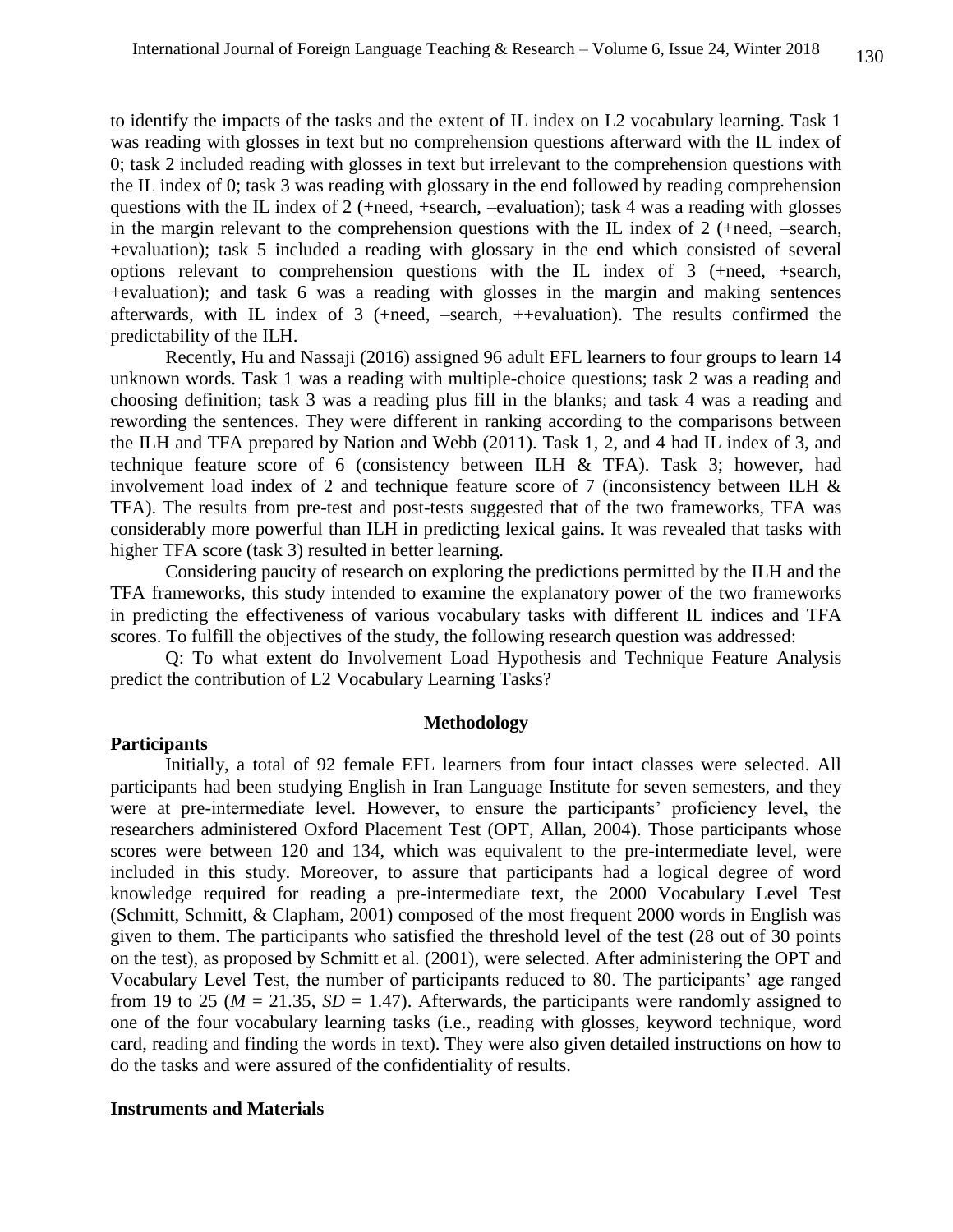# *Vocabulary Learning Tasks*

The aim of this study was to evaluate the extent to which four vocabulary learning tasks with various rankings given by the ILH and TFA can lead to better vocabulary learning. Nation and Webb (2011) analyzed 12 tasks using the TFA and ILH frameworks. To fulfill the objectives of the study, the researchers opted out four tasks proposed by Nation and Webb (2011) including reading with glosses, using the keyword technique, word card, and finding the words in the text. Following Hu and Nassaji's (2016) study, the tasks were arranged according to the amount of their IL as high, moderate and low. Moreover, the tasks were arranged based on their technique feature score as high, moderate and low. The tasks that received IL indices of 1 and 2 were categorized as having a low IL; the task with the IL index of 3 was categorized as having a moderate IL; and the tasks with the IL index of 4 and 5 were considered as having a high IL. Correspondingly, those tasks that received a score of 5 and below ranked as low scores of TFA; tasks with the score of 8 and 9 were considered as moderate; and tasks that received 11 and above were regarded as high scores of TFA.

Task 1 was reading with glosses with the ILH index of 1 and TFA score of 5. To this end, two passages appropriate for the pre-intermediate level learners were selected from [http://www.ngllife.com/.](http://www.ngllife.com/) Each passage consisted of eight target words. According to Finocchiaro and Bonomo (1973), no more than about eight new words should be presented at one time; otherwise, it is not manageable by the students. The readability coefficients of the two passages according to Flesch-Kincaid Grade Level were 7.9 and 7.2, respectively, which showed that the readings were appropriate for pre-intermediate learners. Flesch-Kincaid Grade Level is used extensively in the field of education, the formula, is used to judge the readability level of various books and texts. The meanings of the target words in the text were presented through glosses provided in the margin of the text.

Task 2 was keyword technique with the ILH index of 2 and TFA score of 8. In the key word technique task, to help learners remember the meaning of the new words, the language learners were asked to think of a key word from their first language which sounded like the word or the beginning of the new word. In this way, the learners could form a mental image which associated the meaning of the new word to the meaning of the keyword. As the number of the target words was 16, the researchers divided them into two parts based on the words presented in task 1. Each task was presented in one session; therefore, task 2 was conducted in two sessions.

Task 3 was word cards with the ILH index of 3 and TFA score of 11. Learners were given word cards featuring the L2 word on one side with its part of speech and the L1 translation on the other side of the card. Learners went through the cards until they got the meaning of the target words. The task was conducted in two (each session 8 words).

Task 4 included finding the words in the text with the ILH index of 4 and TFA score of 8. Two texts with the target words were given to the participants. After reading the text, the meanings of the target words were provided. Then, the participants were required to search in the passage to find the target words. The rankings of each task suggested by Nation and Webb (2011) are depicted in Table 2.

| Table 2. The Score of Four tasks based on the TFA and ILH Frameworks (adopted from Nation |  |
|-------------------------------------------------------------------------------------------|--|
| & Webb, 2011)                                                                             |  |

|                                            | Task 1 | Task 2 | Task 3 | Task 4 |
|--------------------------------------------|--------|--------|--------|--------|
| <i><b>Motivation</b></i>                   |        |        |        |        |
| Is there a clear vocabulary learning goal? |        |        |        |        |
| Dose the activity motivate learning?       |        |        |        |        |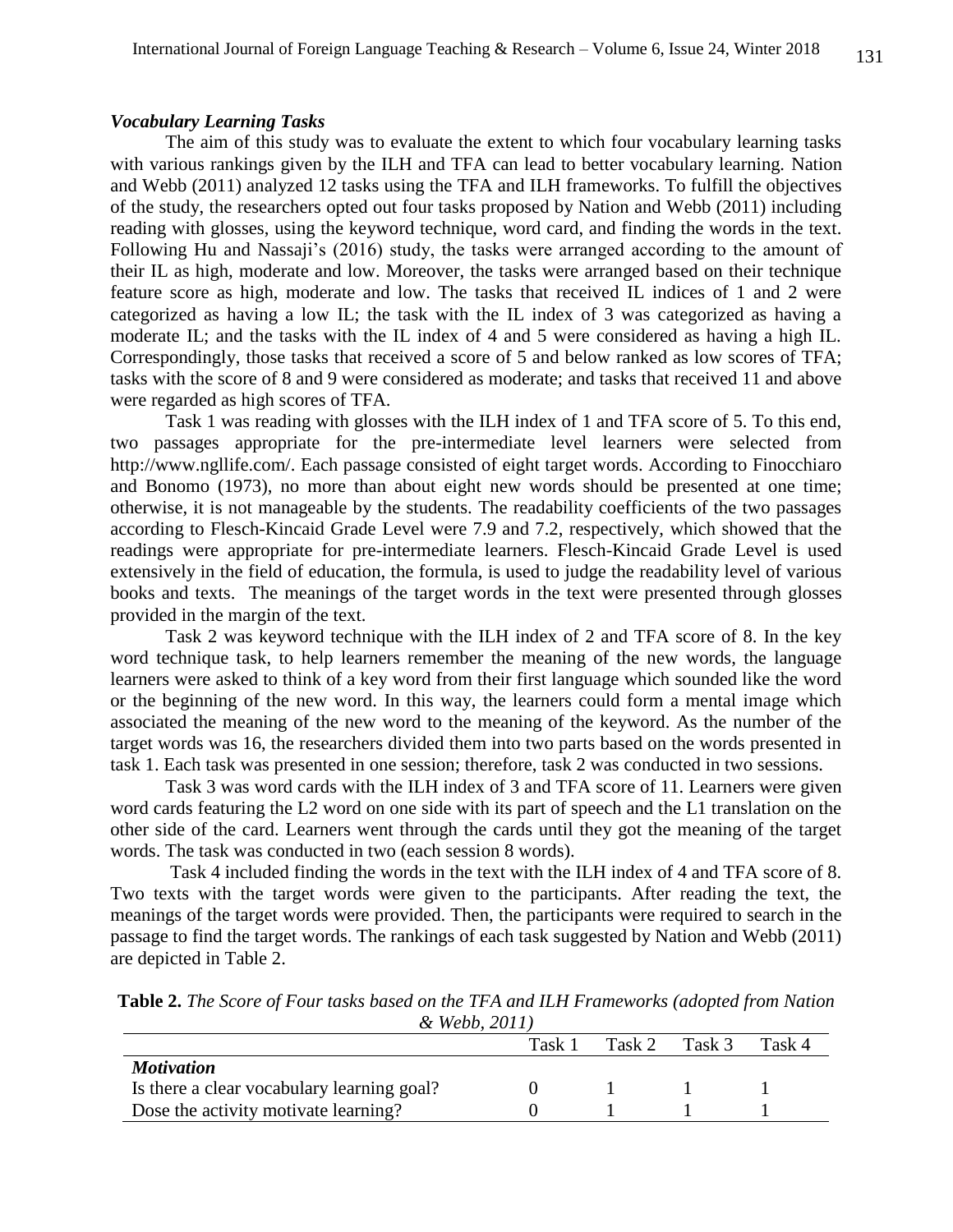| Do the learners select the words?                       | $\theta$          | 1                          | 1        | $\overline{0}$    |
|---------------------------------------------------------|-------------------|----------------------------|----------|-------------------|
| <b>Noticing</b>                                         |                   |                            |          |                   |
| Dose the activity focus attention on the target         | $\mathbf{1}$      | 1                          | 1        | 1                 |
| words?                                                  |                   |                            |          |                   |
| activity<br>the<br>raise awareness<br>Dose<br>of<br>new | $\overline{1}$    | 1                          | 1        | 1                 |
| vocabulary learning?                                    |                   |                            |          |                   |
| Dose the activity involve negotiation?                  | $\theta$          | $\theta$                   | 0        | $\overline{0}$    |
| <b>Retrieval</b>                                        |                   |                            |          |                   |
| Dose the activity involve retrieval of the word?        | $\Omega$          | $\theta$                   | 1        | 1                 |
| Is it productive retrieval?                             | $\mathbf{0}$      | $\Omega$                   | 0        |                   |
| Is it recall?                                           | $\mathbf{\Omega}$ | $\Omega$                   |          |                   |
| Are there multiple retrievals of each word?             | 0                 | $\Omega$                   |          | 0                 |
| Is there spacing between retrievals?                    | 0                 | $\Omega$                   | 1        | $\Omega$          |
| <b>Generation</b>                                       |                   |                            |          |                   |
| Dose the activity involve generative use?               |                   | $\Omega$                   | $\theta$ |                   |
| Is it productive?                                       |                   | $\mathbf{0}$               | 0        |                   |
| Is there a marked change that involves the use of       | $\Omega$          | 0                          | $\Omega$ | $\Omega$          |
| other words?                                            |                   |                            |          |                   |
| <b>Retention</b>                                        |                   |                            |          |                   |
| Dose the activity ensure successful linking of form     | $\mathbf{1}$      | 1                          | 1        | $\Omega$          |
| and meaning?                                            |                   |                            |          |                   |
| Dose the activity involve instantiation?                | $\theta$          | $\theta$                   | $\theta$ | $\mathbf{\Omega}$ |
| Dose the activity involve imaging?                      | 0                 | 1                          | 0        | $\theta$          |
| Dose the activity avoid interference?                   |                   |                            | 1        |                   |
|                                                         |                   |                            |          |                   |
| <b>Total TFA Score</b>                                  | 5                 | 8                          | 11       | 8                 |
|                                                         |                   |                            |          |                   |
| Involvement Load Index (need, search, evaluation)       |                   | $1+0+0=$ $2+0+0=$ $2+1+0=$ |          | $1+2+1=$          |
|                                                         |                   | 2                          | 3        | 4                 |

# *Target Words and Tests*

Initially, 25 words were selected from two reading texts at pre-intermediate level obtained from www.ngllife.com. The 25 words were given to 20 EFL learners who were at the same level of language proficiency as the participants of the main study, and they were asked to translate all the words into Persian. There were 16 words unknown to them. Therefore, these 16 words were selected as the target words. The target words were *endangered, brutal, detour, sprint, leap, slam, gouge, endure, shriek, skid, exploit, posture, insult, profitable, smooth,* and *distract* (8 verbs, 4 adjectives and 4 nouns).

Participants' knowledge of the target words was tested two weeks before the treatment, using a list of the target words which consisted of 16 target wards (8 verbs, 4 adjectives and 4 nouns) for which the participants had to provide Persian equivalents. After completing the tasks, the participants' knowledge of the target words were again tested by the translation task. In the post-test, the order of the target words was changed in order to be different from that of the pretest. The correct Persian equivalents received the score of 1 and the incorrect ones received 0. The highest possible score was 16 and the lowest one was 0. The inter-rater reliability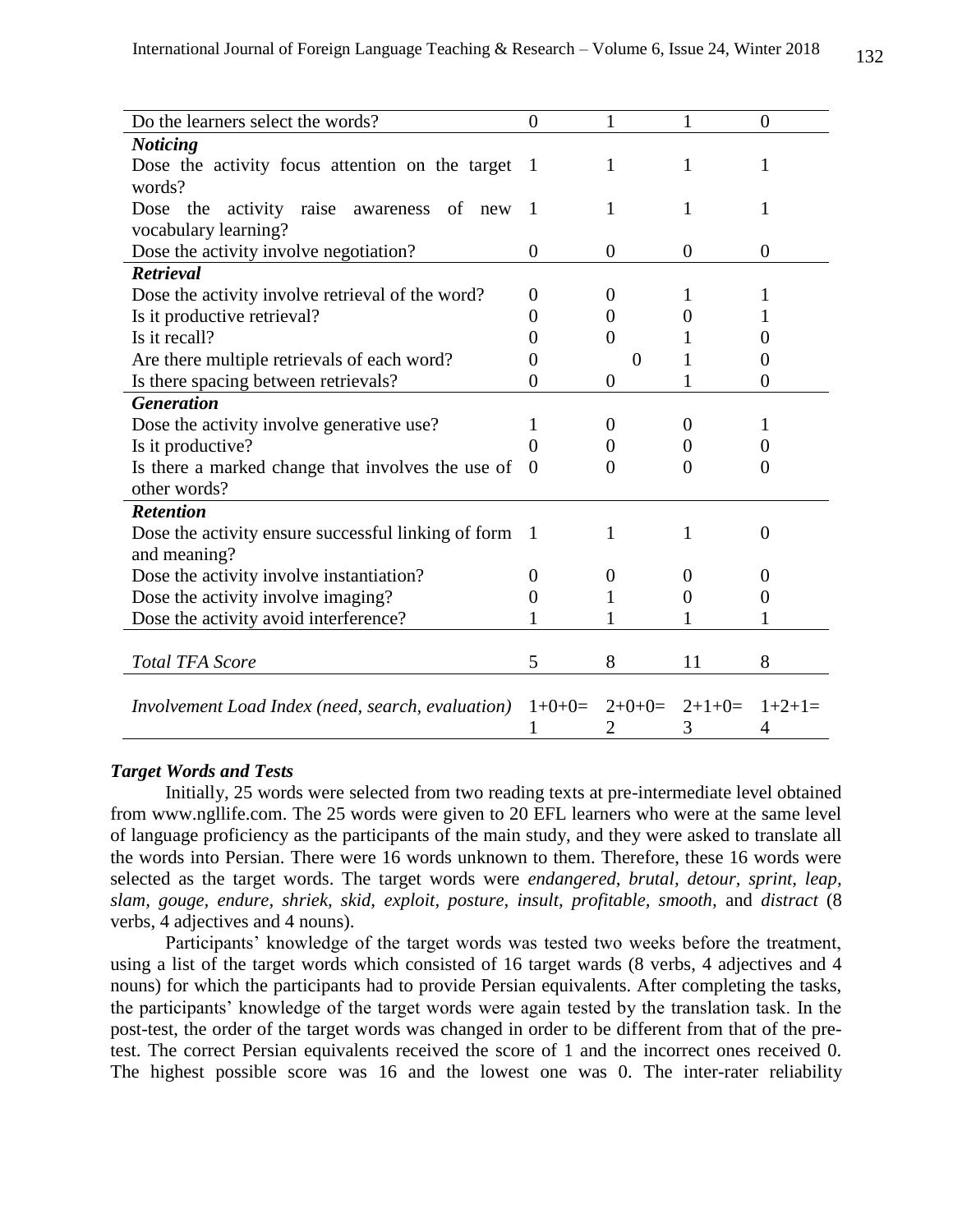coefficients of the pre-test and the post-test measured through Pearson correlation were 1 and 0.97, respectively.

# **Procedures**

Initially, a total of 92 female EFL learners from four intact classes were selected. The researchers administered OPT (Allan, 2004) to ensure the participants' proficiency level. Moreover, to assure that participants had a logical degree of word knowledge required for reading a pre-intermediate text, the 2000 Vocabulary Levels Test (Schmitt et al., 2001) was administered to them. After administering the OPT and Vocabulary Levels Test, the number of participants reduced to 80. Each class was assigned to one of the four vocabulary learning tasks (i.e., reading with glosses, keyword technique, word cards, reading and finding the words in text). Participants' knowledge of the target words was tested two weeks before the treatment, using a list of the target words for which the participants had to provide Persian equivalents.

In reading with glosses group, two passages appropriate for the pre-intermediate level learners were selected. Each passage consisted of eight target words. The meanings of the target words in the passages were presented through glosses provided in the margin of the text.

In word cards technique group, the participants were asked to think of a key word from their first language which sounded like the word or the beginning of the new word. As the number of the target words was 16, the researchers divided them into two parts based on the words presented in reading with glosses group.

In keyword technique group, the participants were given word cards featuring the English word. The participants went through the cards until they got the meaning of the target words.

In reading and finding the words in text task, two texts with the target words were given to the participants. After reading the text, the meanings of the target words were provided. Then, the participants were required to search in the passage to find the target words.

After completing the tasks, the participants' knowledge of the target words were again tested by the translation task. In the post-test, the order of the target words was changed in order to be different from that of the pre-test.

# **Data Analysis**

After collecting the data, a one-way analysis of variance (ANOVA) on pre-test scores was conducted and no significant differences between the four groups were found. Afterwards, a oneway ANOVA was performed to analyze the learners' performance on the post-test. LSD post hoc tests were also carried out to explore the differences among the four tasks. Then, vocabulary gains and weighted scores for the ILH and TFA frameworks were calculated. To measure the participants' weighted scores, their scores in each task were first turned into percentile scores using the following formula:  $n/16 \times 100 = p\%$  ( $n =$  score of the task;  $16 =$  the number of target words). Then, the percentile scores were converted into weighted scores based on the number of the components of the ILH and TFA models. Finally, a hierarchical multiple-regression was carried out to determine which of the frameworks (ILH or TFA) could predict higher vocabulary gains from the pre-test to the post-test.

#### **Results**

First, the descriptive statistics including mean and standard deviation of the four groups was measured (see Table 3).

|              | <b>Table 3.</b> Descriptive Statistics of the Pre-test Scores |      |                       |
|--------------|---------------------------------------------------------------|------|-----------------------|
| <b>Tasks</b> |                                                               | Mean | <b>Std.</b> Deviation |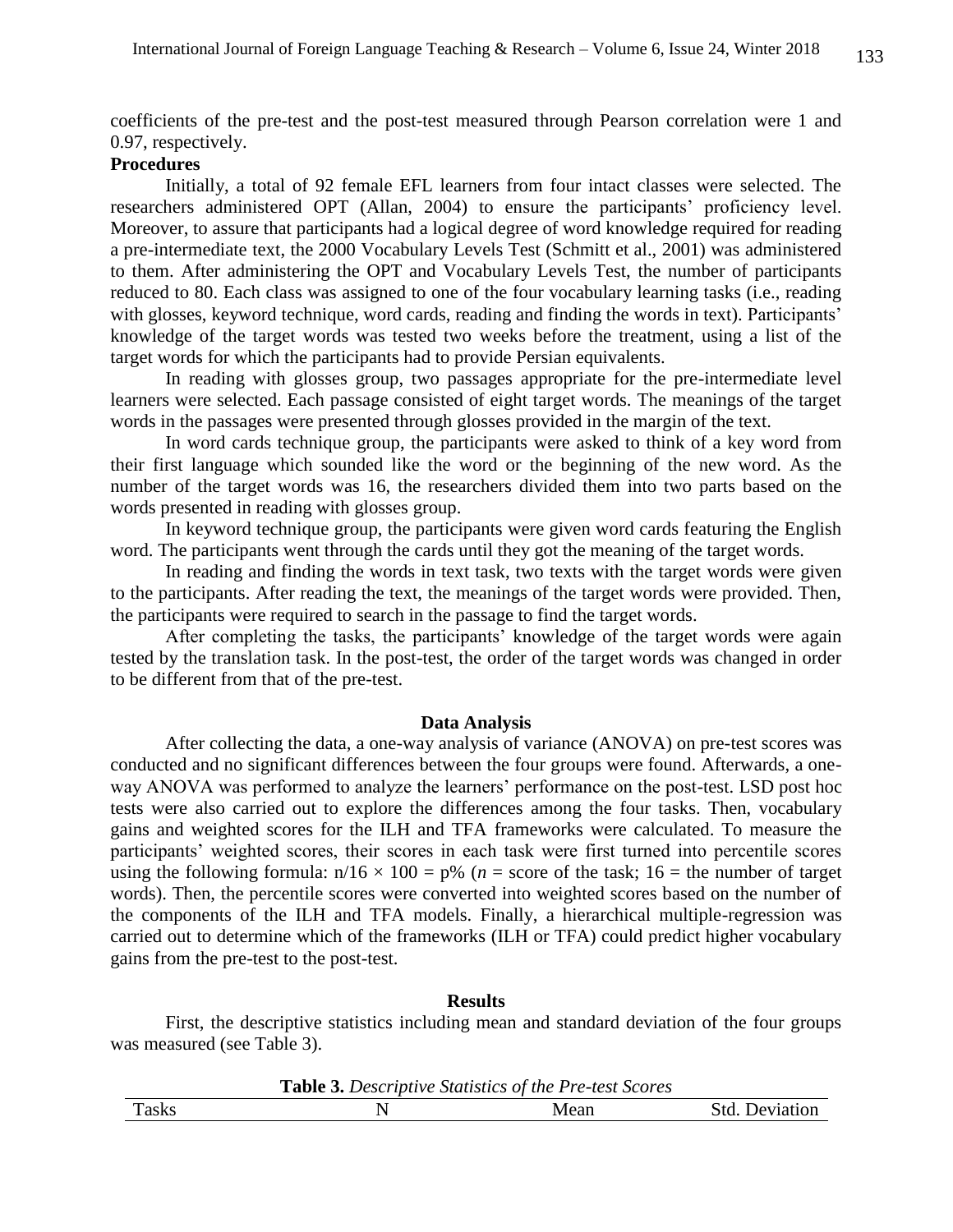| Task 1 | 20 | 0.55 | 0.887 |
|--------|----|------|-------|
| Task 2 | 20 | 0.45 | 0.686 |
| Task 3 | 20 | 0.20 | 0.410 |
| Task 4 | 20 | 0.35 | 0.671 |
| Total  | 80 | 0.39 | 0.684 |

As displayed in Table 3, the mean score of the groups was very low  $(M = 0.39)$ , indicating that almost all participants were not familiar with the target words. Then, an ANOVA was carried out on the participants' pre-test scores (see Table 4). Before doing ANOVA, the homogeneity of the participants was controlled applying Levene's test and the assumptions were met.

|                | <b>Table T.</b> Through the anticipation of the test bedfes |    |             |      |      |  |  |
|----------------|-------------------------------------------------------------|----|-------------|------|------|--|--|
|                | Sum of Squares                                              | df | Mean Square |      | Sig. |  |  |
| <b>Between</b> | 1.338                                                       |    | .446        | .950 | .421 |  |  |
| Groups         | 35.650                                                      | 76 | .469        |      |      |  |  |
| Within Group   | 36.988                                                      | 79 |             |      |      |  |  |
| Total          |                                                             |    |             |      |      |  |  |
| p < .05        |                                                             |    |             |      |      |  |  |

**Table 4***. ANOVA on Participants' Pre-test Scores*

As Table 4 shows, there was not a significant difference among the groups before the treatment  $[F (3, 76) = .950, p = .421]$ . It implies that the participants' knowledge of the target words prior to the treatment did not significantly differ.

To answer the first research question, first, four tasks were arranged according to the amount of the involvement as proposed by the degree of task-induced involvement (high, moderate and low) in the ILH and technique feature score proposed by the TFA framework (high, moderate and low) (see Table 5).

|              | <b>THEIR CONSTRUCTION CONCRETE THE TRANSPORT FOR THE THAT WHICH THE TIME</b> |                |
|--------------|------------------------------------------------------------------------------|----------------|
| <b>Tasks</b> | Degree of task-induced involvement load                                      | Degree of TFA  |
| Task 1       | Low(1)                                                                       | Low $(5)$      |
| Task 2       | Low $(2)$                                                                    | Moderate (8)   |
| Task 3       | Moderate $(3)$                                                               | High $(11)$    |
| Task 4       | High $(4)$                                                                   | Moderate $(8)$ |

**Table 5.** *Task Classification based on the Indices Provided by the ILH and the TFA*

As Nation and Webb (2011) proposed the minimum and maximum score for ILH could range from 0 to 6 based on the three criteria, each of which may be absent, present in a moderate form, or present in a strong form. For TFA, the given score could range from 0 to18 based on the scores given to 5 components and 18 criteria. Table 5 illustrates that task 4 which received a score of 4 by the ILH was ranked as having a high involvement. Task 3 that received a score of 3 by the ILH was regarded as having a moderate involvement. Tasks with 1 and 2 IL index were classified as having a low involvement. Correspondingly, task 3 receiving a score of 11 was considered as a high TFA degree. Tasks 2 and 4 that received the score of 8 were classified as moderate TFA degree, and task 1 with the TFA score of 5 was considered as a low TFA degree. Accordingly, reading with glosses (task 1) was considered as a task with low involvement load index and low technique feature score. Word card task (task 2) was classified as a moderateinvolvement load index but high technique feature score. Using keyword technique task (task 3)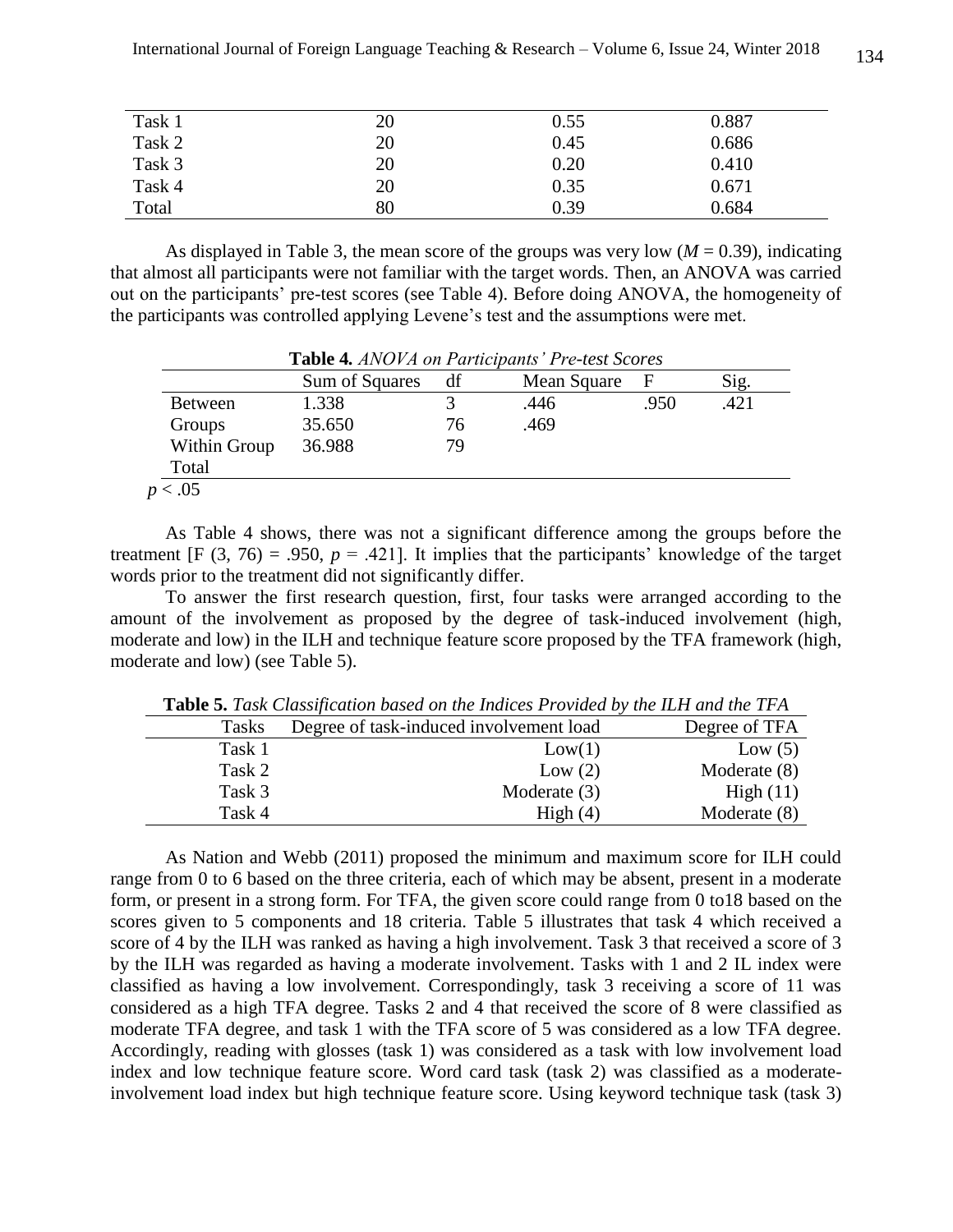was classified as a low-involvement load index and moderate technique feature score. Finally, finding the words in the text (task 4) was considered as high-involvement load index and moderate technique feature score. Table 6 presents descriptive statistics including the mean and standard deviation of the four groups' post-test scores.

|        | <b>Lable 0.</b> Descriptive statistics of the 1 ost-test Scores |       |                |  |  |  |
|--------|-----------------------------------------------------------------|-------|----------------|--|--|--|
| Tasks  |                                                                 | Mean  | Std. deviation |  |  |  |
| Task 1 | 20                                                              | 6.50  | 2.856          |  |  |  |
| Task 2 | 20                                                              | 12.90 | 1.804          |  |  |  |
| Task 3 | 20                                                              | 11.25 | 2.235          |  |  |  |
| Task 4 | 20                                                              | 8.45  | 2.235          |  |  |  |
| Total  | 80                                                              | 9.78  | 3.424          |  |  |  |

**Table 6.** *Descriptive Statistics of the Post-test Scores*

Table 6 depicts that participants doing task 2 (keyword technique) had the best mean score in the post-test with a mean of 12.90 and task 1 (reading with glosses) with the mean score of 6.50 had the lowest mean score in the post-test. Before doing ANOVA on the post-test scores, the normal distribution of the post-test scores was checked through Shapiro-Wilk test of normality and it was found that the participants' scores across four groups were normally distributed. Table 7 shows the results of ANOVA on the post-test scores.

**Table 7.** *ANOVA on Participants' Post-test Scores*

|                      | Sum of Squares | df | Mean Square |        | Sig.  |
|----------------------|----------------|----|-------------|--------|-------|
| Between Groups       | 488.450        |    | 162.817     | 28.284 | 0.000 |
| <b>Within Groups</b> | 437.500        | 76 | 5.757       |        |       |
| total                | 925.950        | 79 |             |        |       |

 $p < .05$ 

As Table 7 displays, a statistically significant difference  $[F (3, 76) = 28.284; p = 0.000]$ among the performances of the groups on the post-test was observed since the *p* value was lower than 0.05. To further explore the differences among the tasks, LSD post hoc tests were carried out (see Table 8).

|             | <b>Table 8.</b> Post hoc Multiple Comparisons across the Four Tasks |                    |                       |      |      |  |
|-------------|---------------------------------------------------------------------|--------------------|-----------------------|------|------|--|
| $(I)$ Group | $(J)$ Group                                                         | Mean               | Difference Std. Error |      | Sig. |  |
|             |                                                                     | $(I-J)$            |                       |      |      |  |
| Task 1      | Task 2                                                              | $-6.400^{\degree}$ |                       | .759 | .000 |  |
|             | Task 3                                                              | $-4.750^*$         |                       | .759 | .000 |  |
|             | Task 4                                                              | $-1.950^*$         |                       | .759 | .012 |  |
| Task 2      | Task 1                                                              | $6.400^*$          |                       | .759 | .000 |  |
|             | Task 3                                                              | $1.650^*$          |                       | .759 | .033 |  |
|             | Task 4                                                              | $4.450^*$          |                       | .759 | .000 |  |
| Task 3      | Task 1                                                              | $4.750^*$          |                       | .759 | .000 |  |
|             | Task 2                                                              | $-1.650^{\degree}$ |                       | .759 | .033 |  |
|             | Task 4                                                              | $2.800^*$          |                       | .759 | .000 |  |
| Task 4      | Task 1                                                              | $1.950^*$          |                       | .759 | .012 |  |
|             | Task 2                                                              | $-4.450$           |                       | .759 | .000 |  |

**Table 8.** *Post hoc Multiple Comparisons across the Four Tasks*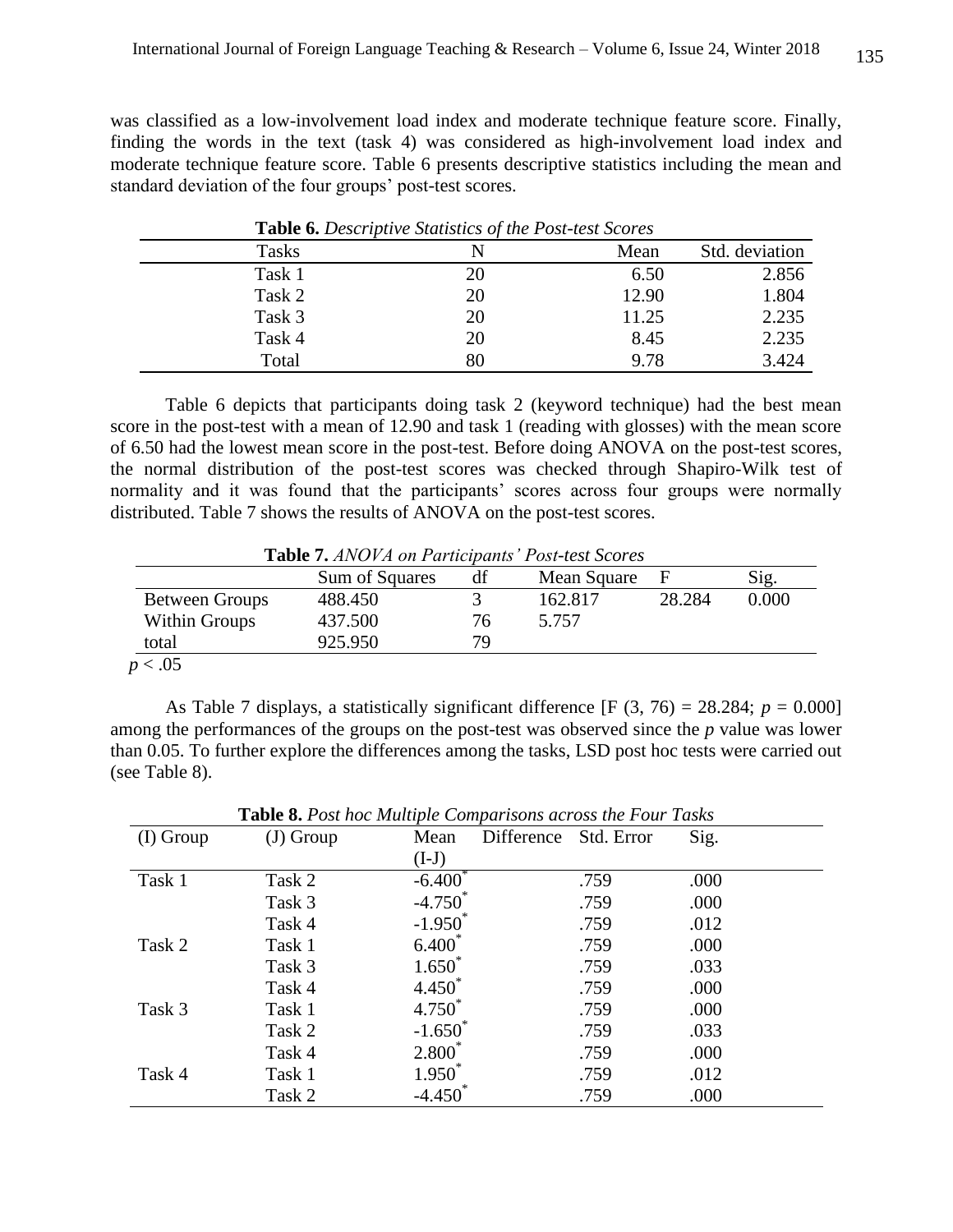|             |  | $\sim$ |  |
|-------------|--|--------|--|
| <b>TOMA</b> |  |        |  |

The results of post hoc analyses indicate that the mean score of task 2 was significantly higher than the mean score of other tasks ( $p < .05$ ) and the mean score of task 1 was significantly lower than the mean score of other tasks ( $p < .05$ ). Following the post hoc analyses, the tasks were compared against the assumptions of the ILH and TFA frameworks (see Table 9).

**Table 9.** *Cross-task Comparisons Checked against the Assumptions of the ILH and TFA*

| Cross-task        | Mean        | differences Assumptions of the Assumptions of the |     |
|-------------------|-------------|---------------------------------------------------|-----|
| comparisons       | (sig.)      | ILН                                               | TFA |
| Task $2 >$ Task 1 | $6.400^{1}$ |                                                   |     |
| Task $2 >$ Task 3 | $1.650^*$   | ×                                                 |     |
| Task $2 >$ Task 4 | $4.450*$    | x                                                 | X   |
| Task $3 >$ Task 1 | $4.750^{*}$ |                                                   |     |
| Task $3 >$ Task 4 | $2.800*$    | x                                                 |     |
| Task $4 >$ Task 1 | $1.950^*$   |                                                   |     |

As Table 9 illustrates, from among comparisons with significant differences, two of them were inconsistent with the assumptions of both the ILH and the TFA, that is, the participants doing task 2 (keyword technique) outperformed those doing task 3 (word card) and the participants doing task 2 (key word technique) did better than those doing task 4 (finding the words in text). However, contrary to the assumptions of the ILH and in line with the assumptions of the TFA, task 3 (word card) did better than those task 4 (finding the words in the text) in the post-test. Moreover, three comparisons were consistent with both the ILH and TFA, i.e., task 2 > task 1, task  $3 >$  task 1, and task  $4 >$  task 1. Generally, four comparisons were consistent with the TFA assumptions, but three comparisons were consistent with the ILH assumptions.

# **Vocabulary Gains and Weighted Scores for the ILH and TFA**

The participants' performance on the pre-test and the post-test was considered to determine vocabulary learning gains. The analysis was also calculated to examine which of the two frameworks (i.e., ILH and TFA) accounted for more variance in the participants' vocabulary gains. To this end, weighted scores for the ILH and TFA were computed according to the participants' test scores for each task. Weighted scores were determined applying the weight given to the components of ILH (i.e., need, search and evaluation). Based on the number of the components of the two models, at first learners' test scores for each task were turned into percentile scores and the obtained percentile scores were converted into weighted scores. The following formula was followed to calculate the percentile score for each task:  $n/16 \times 100 = p\%$  $(n = \text{scores of the task}; 16 = \text{the number of target words})$ . Table 10 shows the percentage of distribution of the three components in the ILH.

| Tasks  | Need       | Search              | Evaluation |
|--------|------------|---------------------|------------|
| Task 1 | $1(100\%)$ |                     |            |
| Task 2 | $2(100\%)$ |                     |            |
| Task 3 | 2(67%)     | 1(33 <sup>2</sup> ) |            |
| Task 4 | $(25\%)$   | $2(50\%)$           | $1(25\%)$  |

**Table 10.** *Percentage of Distribution of the Three Components in the ILH*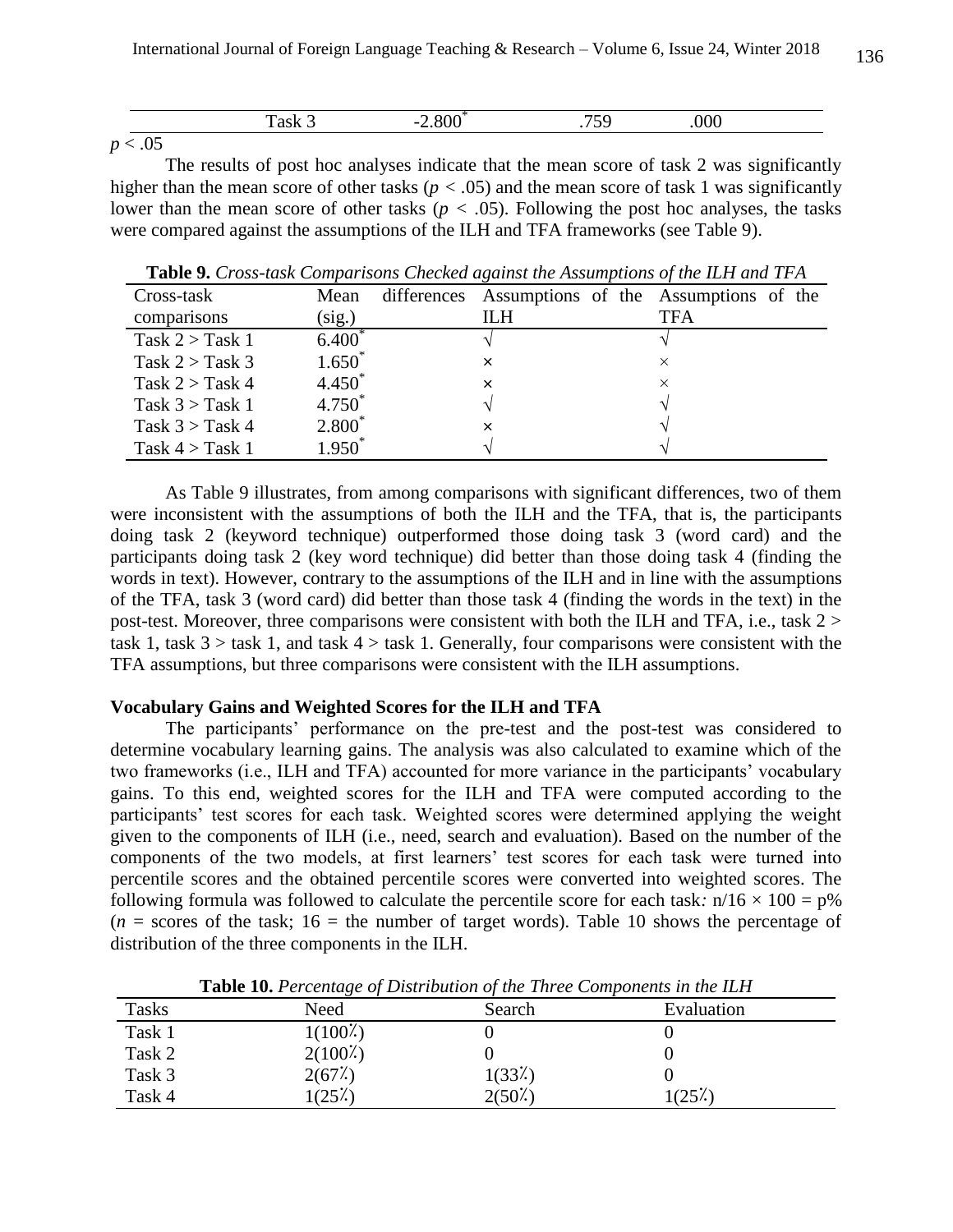| Note:                 |                                                      |
|-----------------------|------------------------------------------------------|
| Task $1=100/1=100$    | Task 1: $0-100=1$                                    |
| Task $2 = 100/2 = 50$ | Task 2: $0-50=1$ ; $51-100=2$                        |
| Task $3=100/3=33.333$ | Task 3: $0-33=1$ ; $34-67=2$ ; $67-100=3$            |
| Task $4=100/4=25$     | Task4: $0-25=1$ ; $26-50=2$ ; $51-75=3$ ; $76-100=4$ |

Based on various components presented by the ILH framework, the percentile score was then distributed into percentile ranks. That is to say, as for ILH, three components suggested by ILH for each task, the scores of each task were turned into percentile ranks. As when a participant doing the forth task acquired a gain score of 7. Therefore, his /her percentile score was  $7/16 \times 100 = 43.75\%$ . On the basis of the three components of ILH, a score of 43.75% falls between 26% and 50% percentile rank which is equivalent to an involvement index of 2 (refer to Note for Table 10). Weighted scores were determined applying the weight given to the components of the TFA (i.e., motivation, noticing, retrieval, generation and retention*)* (see Table 11)*.*

**Table 11.** *Percentage of Distribution of the Five Components in the TFA*

| <b>Tasks</b> | Motivation | Noticing    | Retrieval | Generation  | Retention   |
|--------------|------------|-------------|-----------|-------------|-------------|
| Task 1       |            | $2(40\%)$   |           | $1(20\%)$   | $2(40\%)$   |
| Task 2       | 3(37.7%)   | $2(25.1\%)$ |           |             | 3(37.7%)    |
| Task 3       | 3(27%)     | 2(18%)      | 4(36%)    |             | 2(18%)      |
| Task 4       | 2(25%)     | 2(25%)      | 2(25%)    | $1(12.5\%)$ | $1(12.5\%)$ |
| $\sqrt{1}$   | 10015.20   |             |           |             |             |

*Note*:Task 1 =100/5=20

Task 1: 0-20=1; 21-40=2; 41-60=3; 61-80=4; 81-100=5

Task  $2 = 100/8 = 12.5$ 

Task 2: 0-12.5=1; 12.6-25.1=2; 25.2-37.7=3; 37.8-50.3=4; 50.4-62.9=5; 63-75.575.6-88.1=7;  $88.2 - 100 = 8$ 

Task  $3 = 100/11=9$ 

Task 3: 0-9=1; 10-18=2; 19-27=3; 28-36=4; 37-45=5; 46-54=6; 55-63=7; 64-72=8; 73-81=9; 82-  $90=10$ ;  $91-100=11$ 

Task  $4 = 100/8 = 12.5$ 

Task 4: 0-12.5=1; 12.6-25.1=2; 25.2-37.7=3; 37.8-50.3=4; 50.4-62.9=5; 63-75.5=6; 75.6-88.1=7; 88.2-100=8

For the TFA, the scores of each task were turned to percentile rank according to its five components. If a participant in task 4 received a gain score of 7 then his percentile rank was  $7/16 \times 100 = 43.75$ . According to the distribution of five components of TFA, 43.75 was placed between 37.8% and 50.3% percentile rank which represents the TFA index of 4 (refer to Note for Table 11).

# **Results of Hierarchical Multiple Regression Analyses**

To distinguish which of the two frameworks' predictions could lead to more amount of gains from pre-test to post-test, a hierarchical multiple regression was carried out (see Table 12). To this end, gain scores from the pre-test to post-test were taken as a dependent variable, and the tasks with either ILH or TFA index scores as predicator variables. In order to compare the contribution of each of the predicator variables over and above the contribution of the other, the two predicator variables were entered into the regression model in different arranges.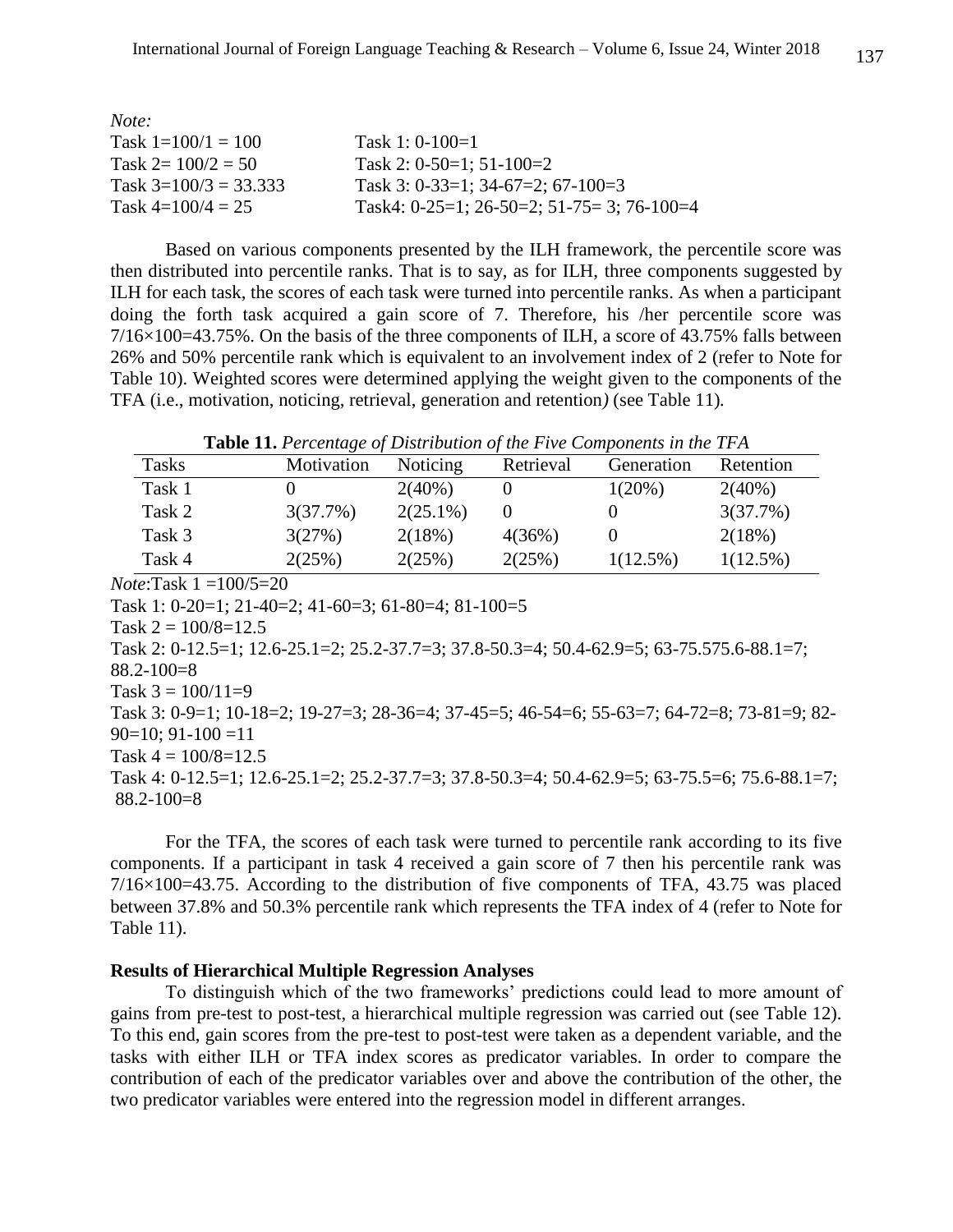|                |      |                |                         | <b>Table 12.</b> Muniped Regression Than (sis of variables 1 realiting word Gams |         |               |
|----------------|------|----------------|-------------------------|----------------------------------------------------------------------------------|---------|---------------|
|                |      | $\mathbf{R}^2$ | $\Delta$ R <sup>2</sup> | ΔF                                                                               | df      | Sig. F change |
| <b>Model 1</b> |      |                |                         |                                                                                  |         |               |
| 1. I L H       | .619 | .383           | .383                    | 48.480                                                                           | (1, 78) | .000          |
| 2. TFA         | .891 | .793           | .410                    | 152.890                                                                          | (1, 77) | .000          |
| <b>Model 2</b> |      |                |                         |                                                                                  |         |               |
| 1. TFA         | .887 | .786           | .786                    | 286.546                                                                          | (1, 78) | .000          |
| 2. ILH         | .891 | .793           | .007                    | 2.761                                                                            | (1, 77) | .101          |
|                |      |                |                         |                                                                                  |         |               |

**Table 12.** *Multiple Regression Analysis of Variables Predicting Word Gains*

*Note*:  $\Delta R^2$  = change in  $R^2$ ;  $\Delta F$  = change in F.

First, the ILH was entered into the equation, and it justified 38% of the variance in the quantity of gains from the pre-test to the post-test, which was significant. Then the TFA was entered into the equation and it explained 41% additional of variance that was statistically significant. On the contrary, for the second step, first the TFA was entered into the equation. In the circumstances which the TFA was entered at the beginning, it clarified 78% of variance in the quantity of gains which was statistically significant. By the time the ILH was entered on the next step, the ILH formed only 0.7 % additional of the variance, which was not statistically significant. The outcomes of the regression analyses revealed that of the two frameworks (ILH and TFA) as predicator variables, the TFA was a stronger predicator for vocabulary gains than the ILH which means that the TFA had a stronger explanatory power in accounting for vocabulary gains.

#### **Discussion**

The results revealed that different tasks with different ILH indices and TFA scores had different effects on the participants' vocabulary learning which is in line with a number of studies (Laufer & Hulstijn, 2001; Keating, 2008). There can be some reasons behind obtaining these results. For instance, task 1 that was reading with glosses with the ILH index of 1 had the weakest outcome. It could be because of no search and evaluation in task 1 and the need score of 1 which is low. Therefore, it was expected that the outcome of the post-test in this kind of task be in line with some previous studies (e.g., Hulstijn & Laufer, 2001; Keating, 2008; Tang & Treffers-Daller 2016) which claimed that word learning in an L2 is contingent upon a task's IL (i.e., the amount of need, search, and evaluation it imposes). Moreover, regarding the TFA score, there was no clear vocabulary learning goal for this task; there was no negotiation in this task and it did not involve retrieval of the words. Moreover, it did not motivate learning. According to Nation and Webb (2011), this task could not be productive because it did not involve instantiation and imaging. In addition, the results indicated that the tasks with TFA scores of 8 and 11 (tasks 2, 3, 4) contributed to better and more satisfactory post-test scores than the task with TFA score of 5 (task 1). The results could be because of the motivation weighed score of 3 or 2 for these three tasks in contrast to task 1 with the motivation weighed score of 0. In TFA, *motivation* has a key role like Laufer and Hulstijn's (2001) *need* factor which would get a score of 1 when the attention to the word is as a result of the learners' interest (word card, keyword technique and reading and finding the words in context). Task 3 with the TFA score of 11, which was the highest score, led to a higher post-test performance than tasks 1 and 4. However, task 2 with the TFA score of 8 outperformed task 3. Comparing retention score of the two tasks, task 2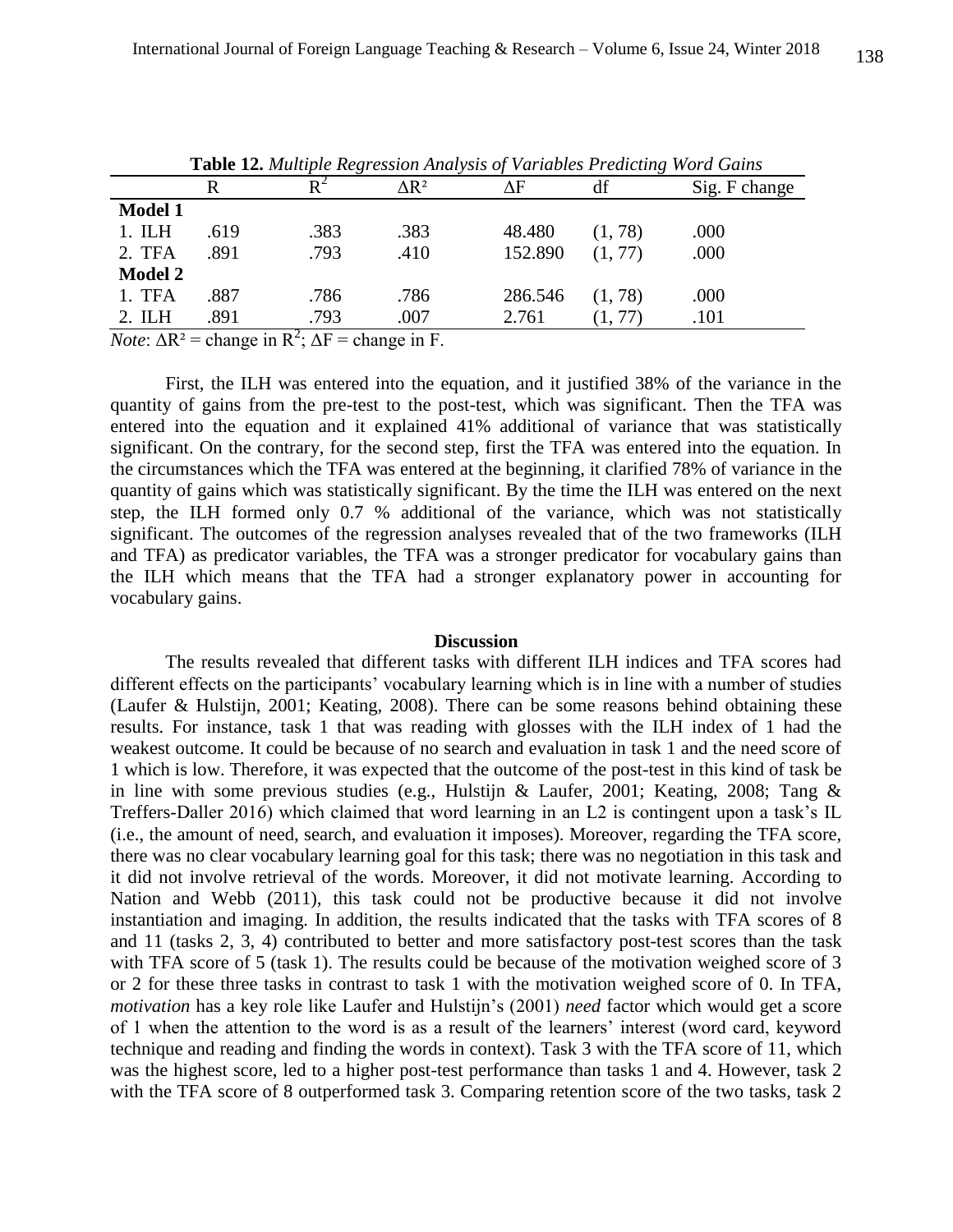with the score of 3 performed better than task 3 with the retention score of 2. Moreover, the other reason could be the imageability of the keyword technique which led to the better learning of the target words. Furthermore, keyword technique makes use of the very powerful condition of visualization and linking it to remembering the form of the word which can facilitate the process of L2 vocabulary learning (Nation & Webb, 2011).

The analysis of hierarchal multiple regressions also showed that TFA made stronger contribution than the other variable (ILH). TFA alone accounted for 78% of variance in quantity of gains and it was statistically significant. But ILH formed only 7% of variance which was not statistically significant. In other words, ILH did not explain a significant proportion of vocabulary gains. This suggests that TFA is a stronger predicator for vocabulary gains than the ILH. The findings are in line with Hu and Nassaji's (2016) study that showed the higher predictability of the TFA framework.

TFA came into the view to propose more responsive factors which measured vocabulary learning. In this study, tasks 2 and 3 generated better post-test performance. By inspecting the distribution of the five factors within the TFA between the two tasks, it was detected that both of them covered motivation, noticing and retention but absence in generation. It could be reasonably argued that those three factors were conducive to the participants' initial vocabulary learning. Among tasks, task 3 (word card) in post-test performed better than task 1 and 4, it could be because the learners went through the cards at increasingly spaced intervals until the meaning of the words were known, which was receptive learning. By turning the cards over and looking at the translations and trying to recall the l6 word forms, productive learning could occur which generated better performance in post-test of task 3 than tasks 1 and 4. This could be explained that productive components of the tasks may have helped the aspect of the link between the meaning and the form of the target words. Therefore, it could have raised the learning (Nation & Webb, 2011). In this regard, the findings of this study were in line with Hu and Nassaji's (2016) study which claimed that productive components would not only help learners better notice their gap of knowledge (Swain, 2005), but it could be helpful for vocabulary learning (Keating, 2008; Laufer, 2005, 2006). Generally, it can be argued that compared to the ILH, the TFA framework with 5 components and 18 criteria can better predict vocabulary learning gains. In addition, the study did not confirm the assumption for ILH that tasks with sequential ILH index (1, 2, 3 and 4) can lead to the sequential vocabulary gains. This might be because of different weights of the three components presented in the ILH which needs more research in the future.

### **Conclusion**

To conclude, the present research has empirically suggested that of the two frameworks, namely ILH and TFA, the latter can be a more powerful predicator of vocabulary learning. Moreover, motivation was found to play an important role in vocabulary learning. The results also showed that successful retrieval also contributes to learning and increasing the number of retrievals may have a positive effect on learning gains (Nation & Webb, 2011).

Pedagogically speaking, vocabulary activities may assist teachers to enhance learners' vocabulary gains. Teachers can arrange activities to help students develop their vocabulary learning through tasks such as keyword technique, word card, reading and finding the words in text with high or moderate TFA score. Language teachers should provide opportunities for learners to learn more words through more effective tasks. The results also suggested that the tasks consisting of multiple retrievals of words contributed to the participants' vocabulary learning, and the amount of the number of retrievals raised the learning vocabulary gains.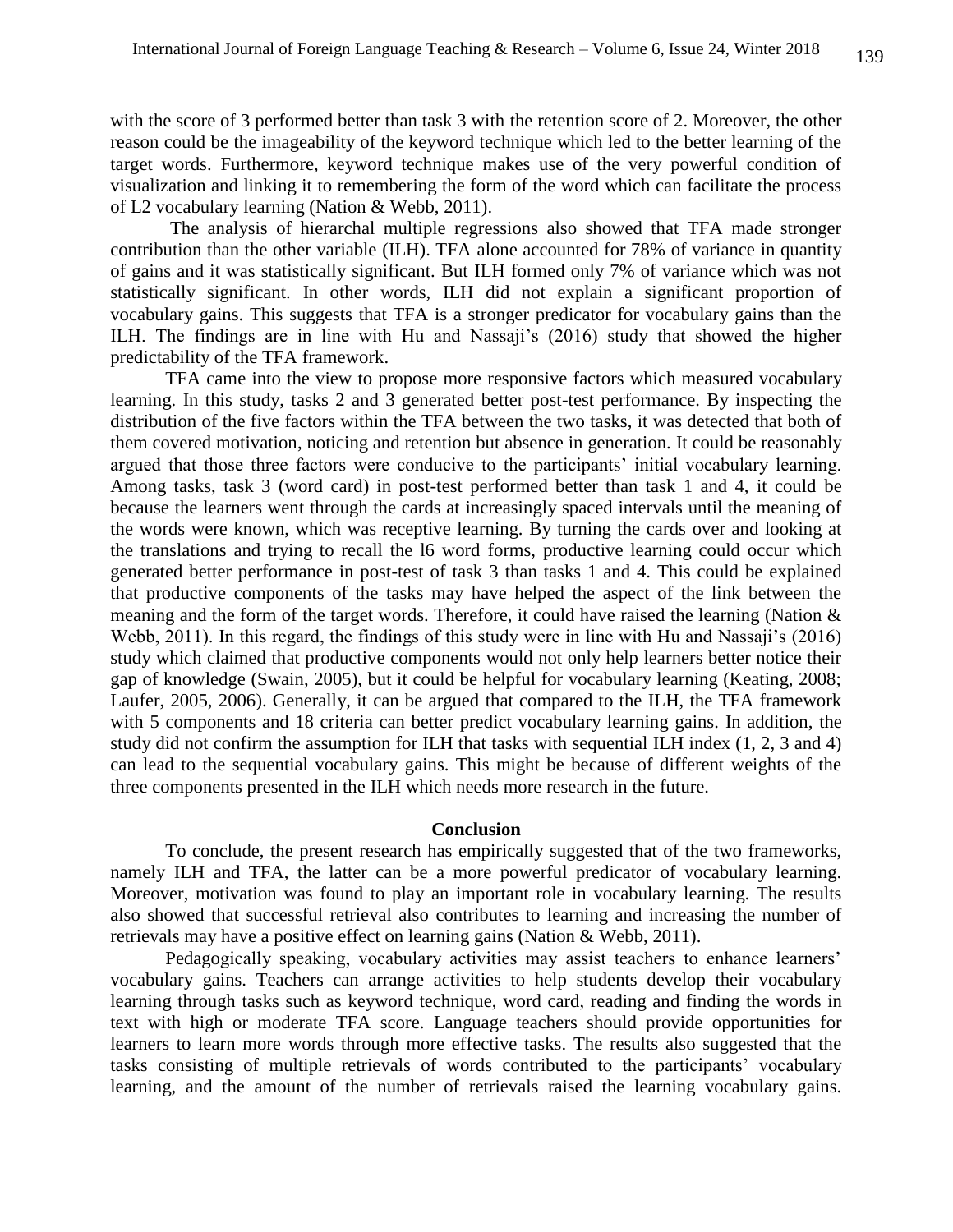Therefore, EFL teachers are advised to use the tasks with the retrievals of words in their teaching programs to get better results (Keating, 2008; Laufer, 2005, 2006).

The results of the current study are not devoid of limitations. First, it was not possible for the researchers to randomize the learners. Therefore, the intact classes were selected which can be considered as a hurdle to generalize the result of the study. The indices applied for the tasks were based on the Nation and Webb's (2011) suggestions. In this study, there were four tasks with different involvement indices varying from 1 to 4 which were sequential. Therefore, future research could apply more tasks with similar and different ILs, which perhaps have different results in vocabulary gains. Next, more qualitative observation and accurate analysis of vocabulary learning activities are needed to explore whether their use matches their goals to suggest some helpful guidelines to adapt the techniques. Finally, in this study, only preintermediate EFL learners were examined. Hence, future research could be administered on some other language proficiency levels.

### **References**

Allan, D. (2004). *Oxford placement test.* Oxford: Oxford University Press.

 Bao, G. (2015). Task type effects on English as a foreign language learners' acquisition of receptive and productive vocabulary knowledge. *System, 53*(1), 84-95. doi: [10.1016/j.system.2015.07.006](https://doi.org/10.1016/j.system.2015.07.006)

 Craik, F. M., & Lockhart, R. S. (1972). Levels of processing: A framework for memory research. *Journal of Verbal Learning and Verbal Behavior, 11*(6), 671-684. doi: [10.1016/S0022-](https://doi.org/10.1016/S0022-5371(72)80001-X) [5371\(72\)80001-X](https://doi.org/10.1016/S0022-5371(72)80001-X)

 Finocchiaro, W. S., & Bonomo, M. (1973). *The foreign language learner: A guide to teachers.* New York: Regents Publishing Company.

 Hu, H. C. M., & Nassaji, H. (2016). Effective vocabulary learning tasks: Involvement load hypothesis versus technique feature analysis. *System, 56*(1), 28-39. doi: [10.1016/j.system.2015.11.001.](https://doi.org/10.1016/j.system.2015.11.001)

 Hulstijn, J. H, & Laufer, B. (2001). Some empirical evidence for the involvement load hypothesis in vocabulary acquisition. *Language Learning, 51*(3), 539-558. doi: 10.1111/0023- 8333.00164.

 Keating, G. D. (2008). Task effectiveness and word learning in a second language: The involvement load hypothesis on trial. *Language Teaching Research, 12*(3), 365-386. doi: [10.1177/1362168808089922](https://doi.org/10.1177/1362168808089922)

 Knight, S. M. (1994). Dictionary use while reading: The effect on comprehension and vocabulary acquisition for students of different verbal abilities. *Modern Language Journal, 78*(3), 385-299. doi: 10.1111/j.1540-4781.1994.tb02043.x

 Laufer, B. (2005). Focus on form in second- language vocabulary learning. In S. H. Foster-Cohen, M. Garcia-Mayo, & J. Cenoz (Eds.) *Eurosla yearbook* (pp. 223-250*).* Amsterdam: John Benjamin's.

 Laufer, B. (2006). Comparing focus on form and focus on forms in second-language vocabulary learning. *Canadian Modern Language Review, 63,* 149-166*.* [doi:](https://doi.org/10.3138/cmlr.63.1.149)  [10.3138/cmlr.63.1.149](https://doi.org/10.3138/cmlr.63.1.149)

 Laufer, B., & Hulstijn, J. (2001). Incidental vocabulary acquisition in a second language: The construct of task-induced involvement. *Applied Linguistics, 22*(1), 1-26. [doi:](https://doi.org/10.1093/applin/22.1.1)  [10.1093/applin/22.1.1](https://doi.org/10.1093/applin/22.1.1)

 Nation, P. (2001). *Learning vocabulary in another language.* Cambridge, UK: Cambridge University Press.